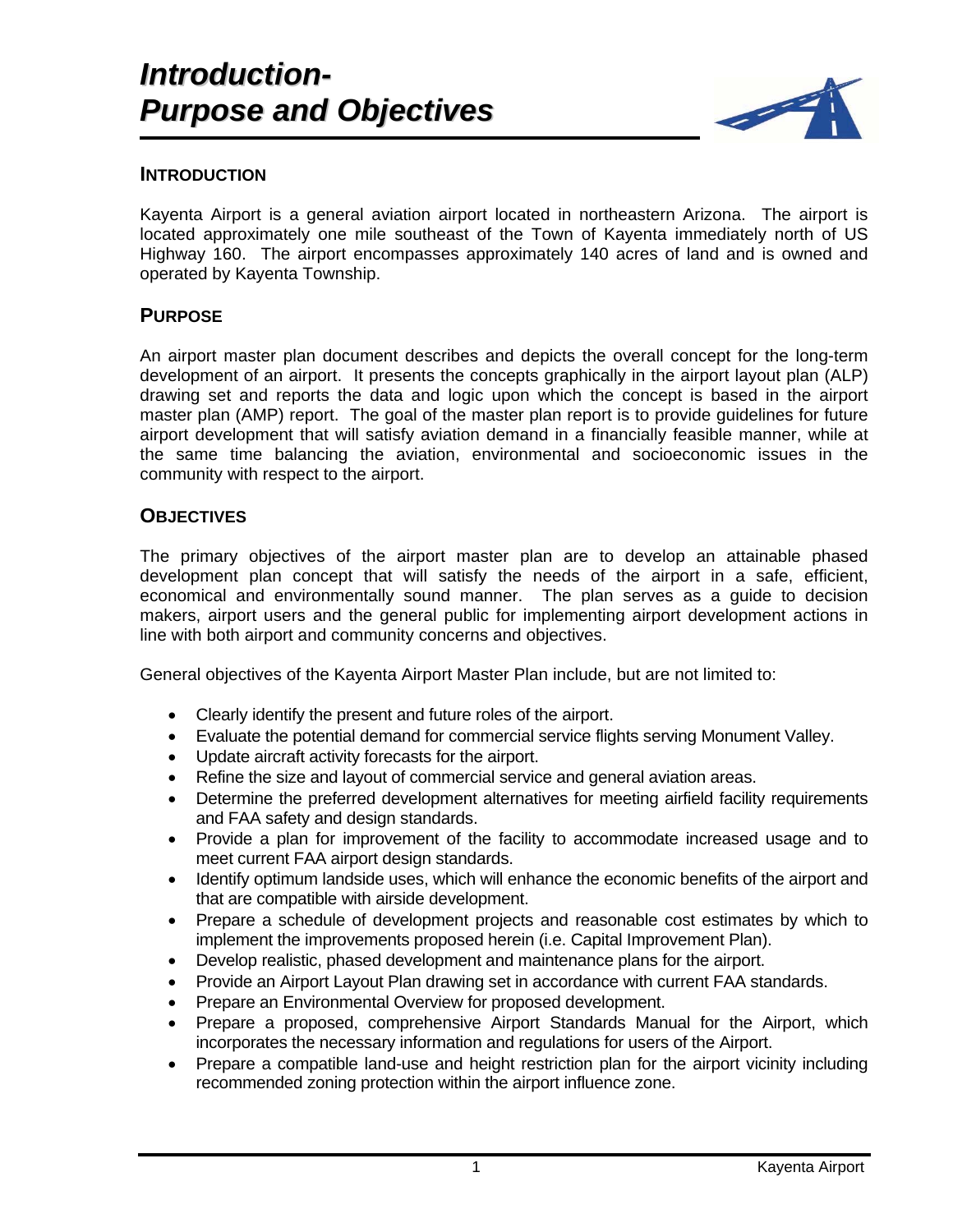Specific objectives of the Sponsor include:

- Rehabilitating/reconstructing airfield pavements to provide a safe airport.
- Relocating the airport entrance road to align with the new hospital entrance.
- Providing a high quality and aesthetic facility that can be marketed for aerial tours and economic development.
- Identifying planning areas for future hangars and aviation related businesses.
- Coordinating land uses surrounding the airport including Eagle Air Med with flight tracks to ensure continued land use compatibility.
- Integrating the Airport Master Plan with the ongoing Township Master Plan.

## **MASTER PLAN PROCESS**

Airport planning takes place at a national, state, regional and local level. These plans are formulated on the basis of overall transportation demands and are coordinated with other transportation planning and comprehensive land use planning. The National Plan of Integrated Airport Systems (NPIAS) is a ten-year plan continually updated and published biannually by the Federal Aviation Administration (FAA). This publication lists developments at public use airports that are considered to be of national interest and thus eligible for financial assistance for airport planning and development under the Airport and Airway Improvement Act of 1982. Statewide Integrated Airport Systems Planning identifies the general location and characteristics of new airports and the general expansion needs of existing airports to meet statewide air transportation goals. This planning is performed by state transportation or aviation planning agencies. Regional Integrated Airport Systems Planning identifies airport needs for a large regional or metropolitan area. Needs are stated in general and incorporated into statewide system plans. Airport Master Plans are prepared by the operators of individual airports and are usually completed with the assistance of consultants.